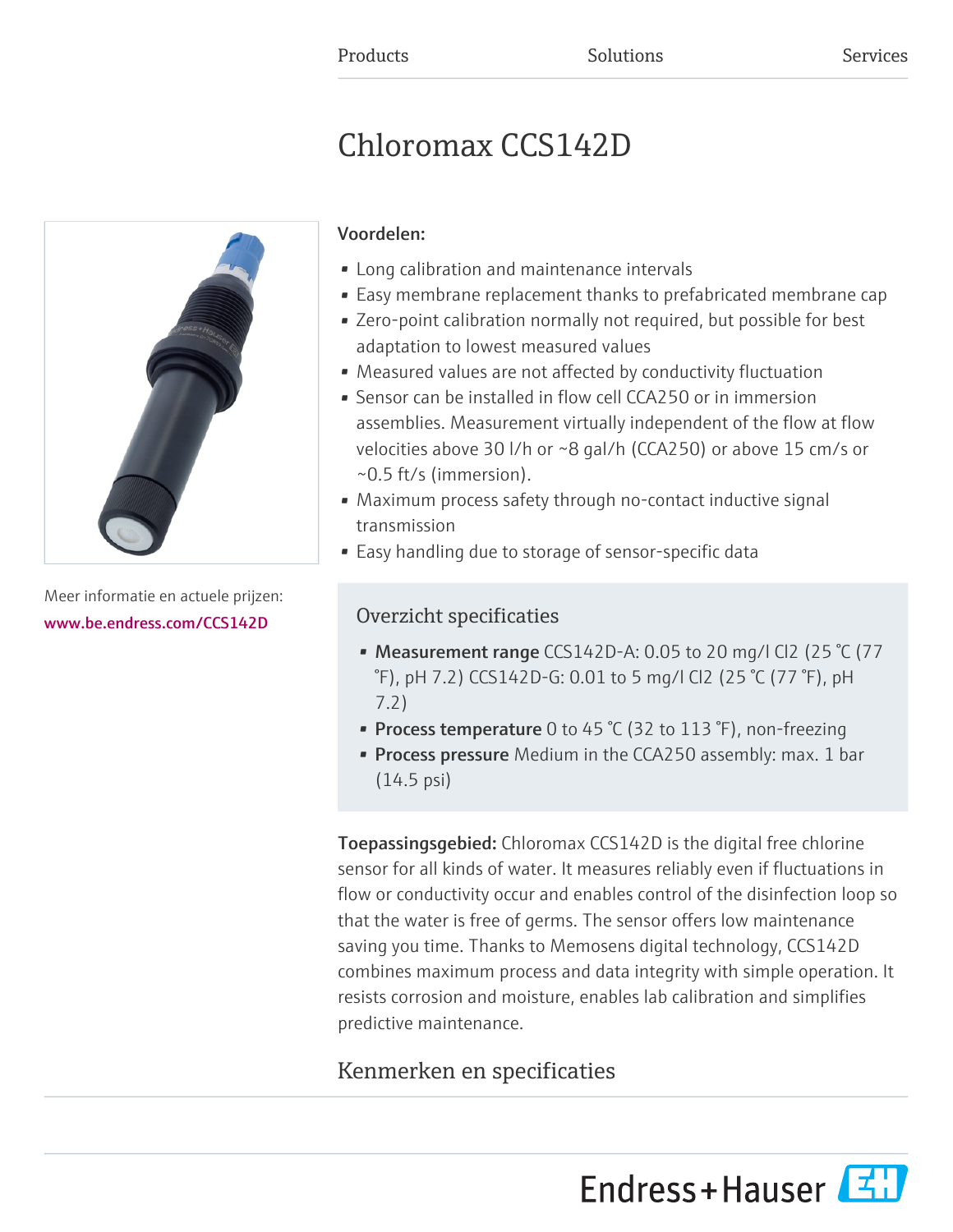### Disinfection Meetprincipe

Free chlorine

#### Application

Water treatment, drinking water, service water, process water, distribution network

#### Characteristic

Amperometric measurement of free chlorine

#### Measurement range

CCS142D-A: 0.05 to 20 mg/l Cl2 (25 °C (77 °F), pH 7.2) CCS142D-G: 0.01 to 5 mg/l Cl2 (25 °C (77 °F), pH 7.2)

#### Measuring principle

Membrane-covered amperometric sensor

#### Design

Sensor for use in flow cell (CCA250) or for immersion use (thread NPT 3/4 on top) Memosens-technology

#### **Material**

Sensor shaft: PVC Membrane: PTFE Membrane cap: PBT, PVDF Cathode: gold Anode: silver / silver chloride

#### Dimension

Diameter sensor body: 25 mm (0.98 inch) Diamter sealing seat for flow cell: 31 mm (1.22 inch) Length: 148 mm (5.83 inch)

### Process temperature

0 to 45 °C (32 to 113 °F), non-freezing